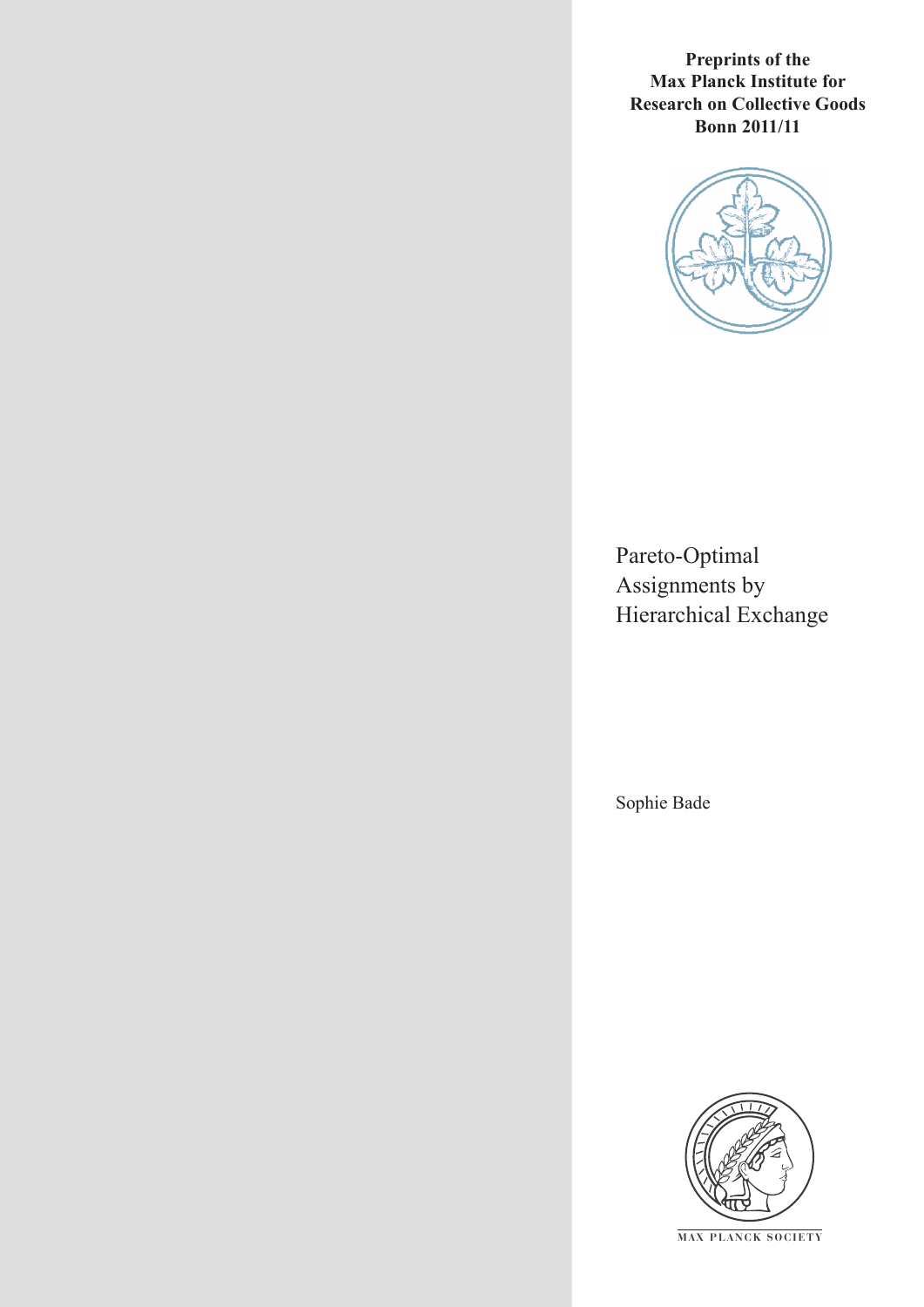

## **Pareto-Optimal Assignments by Hierarchical Exchange**

Sophie Bade

June 2011

Max Planck Institute for Research on Collective Goods, Kurt-Schumacher-Str. 10, D-53113 Bonn http://www.coll.mpg.de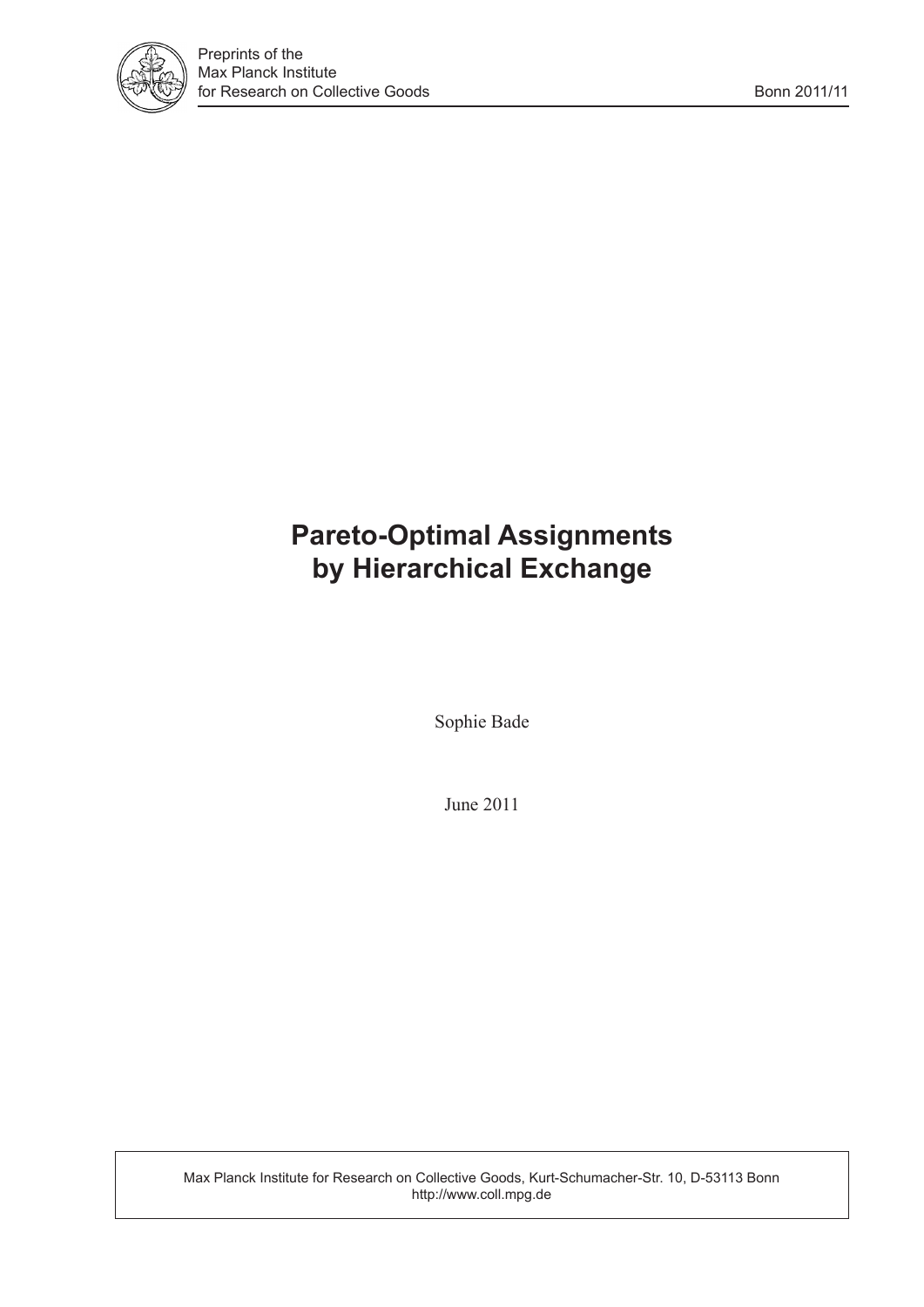# Pareto-Optimal Assignments by Hierarchical Exchange

Sophie Bade∗†

3rd June 2011

#### Abstract

A version of the Second Fundamental Theorem of Welfare Economics that applies to a money-free environment, in which a set of indivisible goods needs to be matched to some set of agents, is established. In such environments, "trade" can be identified with the set of hierarchical exchange mechanisms defined by Papai (2000). Papai (2000)'s result - that any such mechanism yields Pareto-optimal allocations - can be interpreted as a version of the First Fundamental Theorem of Welfare Economics for the given environment. In this note, I show that for any Pareto-optimal allocation and any hierarchical exchange mechanism one can find an initial allocation of ownership rights, such that the given Pareto-optimal allocation arises as a result of trade.

<sup>∗</sup>Max Planck Institute for Research on Collective Goods, Kurt-Schumacher-Str. 10, D-53113 Bonn, Germany. Phone: 49+228+9141670 Fax: 49+228+9141670

<sup>†</sup> I would like to thank Martin Hellwig and Anne-Katrin Roesler for their comments.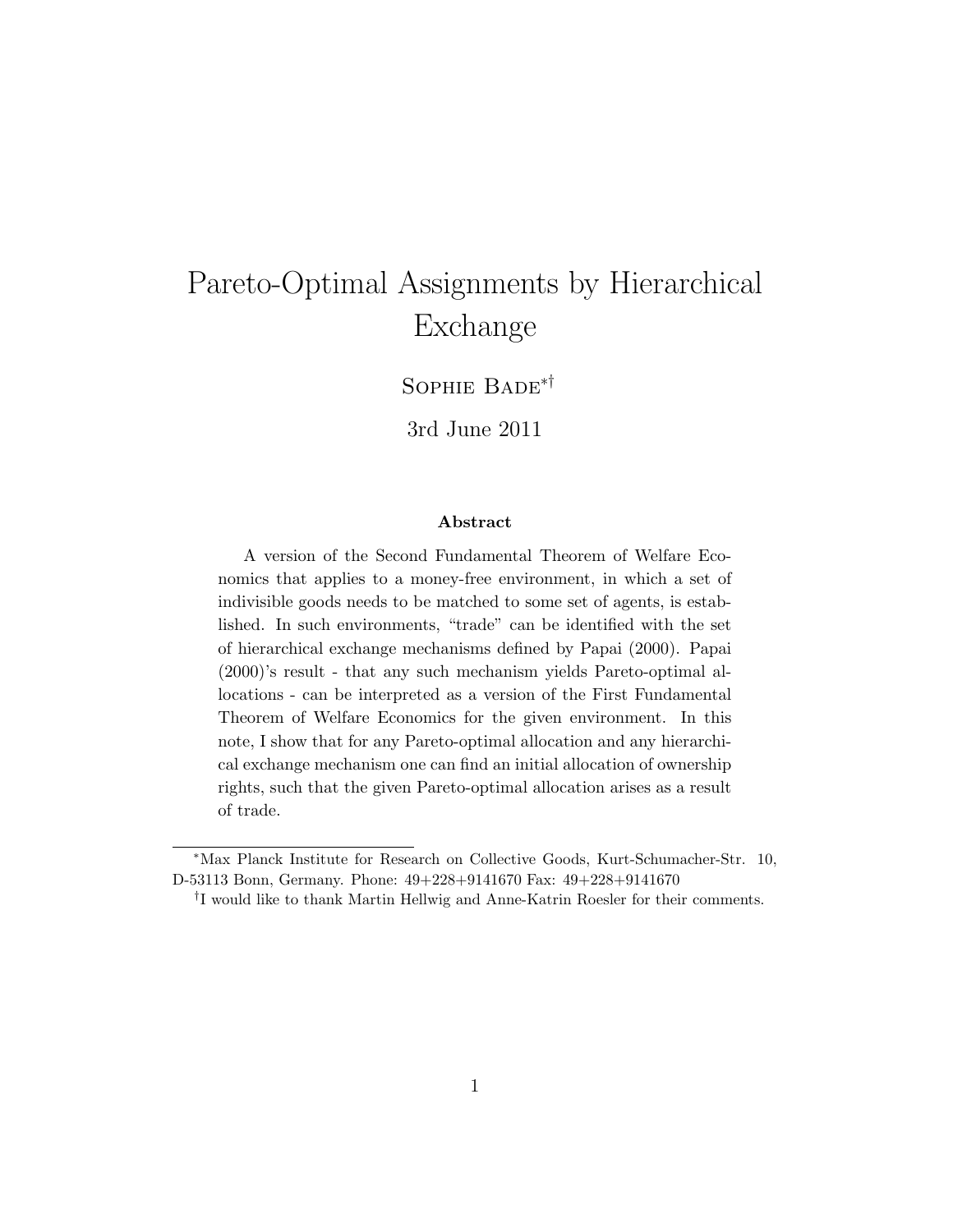The First Fundamental Theorem of Welfare Economics provides conditions under which every equilibrium of competitive markets is Paretooptimal. The Second Fundamental Theorem gives some conditions under which every Pareto-optimal allocation can be sustained as a competitive equilibrium. Both theorems apply to markets with divisible goods and money. The present note is concerned with an analogue of the Second Fundamental Theorem of Welfare Economics for a money-free environment in which some indivisible goods need to be matched to agents.

The problems considered here are known as "housing problems". A *hous*ing problem  $(N, K, R)$  consists in two finite sets of objects, henceforth called houses, and of agents, K and N, respectively, and  $R: = (R_1, \dots, R_n)$  a profile of (strict) preferences of all agents over the houses. The partial profiles of the preferences of the agents in  $M \subset N$  and the remainder are denoted by  $R_M, R_{-M}$ , respectively. Agent i's most preferred element in K according to  $R_i$  is denoted by  $top(R_i)$ . Finally, as usual  $P_i$  denotes the strict part of  $R_i$ .

An *allocation* defined as any injective function from the smaller set of K and N to the larger one. In terms of substance, an allocation is such that no agent obtains more than one house, some agents do not obtain houses if and only if there are more agents than houses ( $|N| > |K|$ ), and some houses remain unmatched if and only if there are more houses than agents  $(| K | > | N |)$ . An allocation is denoted as a vector  $x: = (x_1, \dots, x_{|N|})$ with the understanding that  $x_i$  denotes the house matched to agent i, where  $x_i = \emptyset$  denotes the case in which i does not obtain a house for the given allocation. Agents are assumed to care only about their own matches and to prefer any house to no house. As a shorthand, preferences over allocations are also denoted by  $R_i$  with the understanding that  $xRx'$  holds if and only if  $x_i R_i x'_i$ .

Any function from  $K$  to  $N$  is called an *assignment*. According to an assignment, multiple houses might be mapped to the same agent. If  $|N| \ge$  $K \downharpoonright$  the set of allocations is a subset of the set of assignments. Otherwise allocations are such that some houses remain unmatched, which is ruled out for assignments.

Let  $\mathcal R$  be the set of all profiles  $R$ . A social-choice function  $f$  maps any profile  $R \in \mathcal{R}$  to an allocation  $f(R)$ . The houses that are matched to the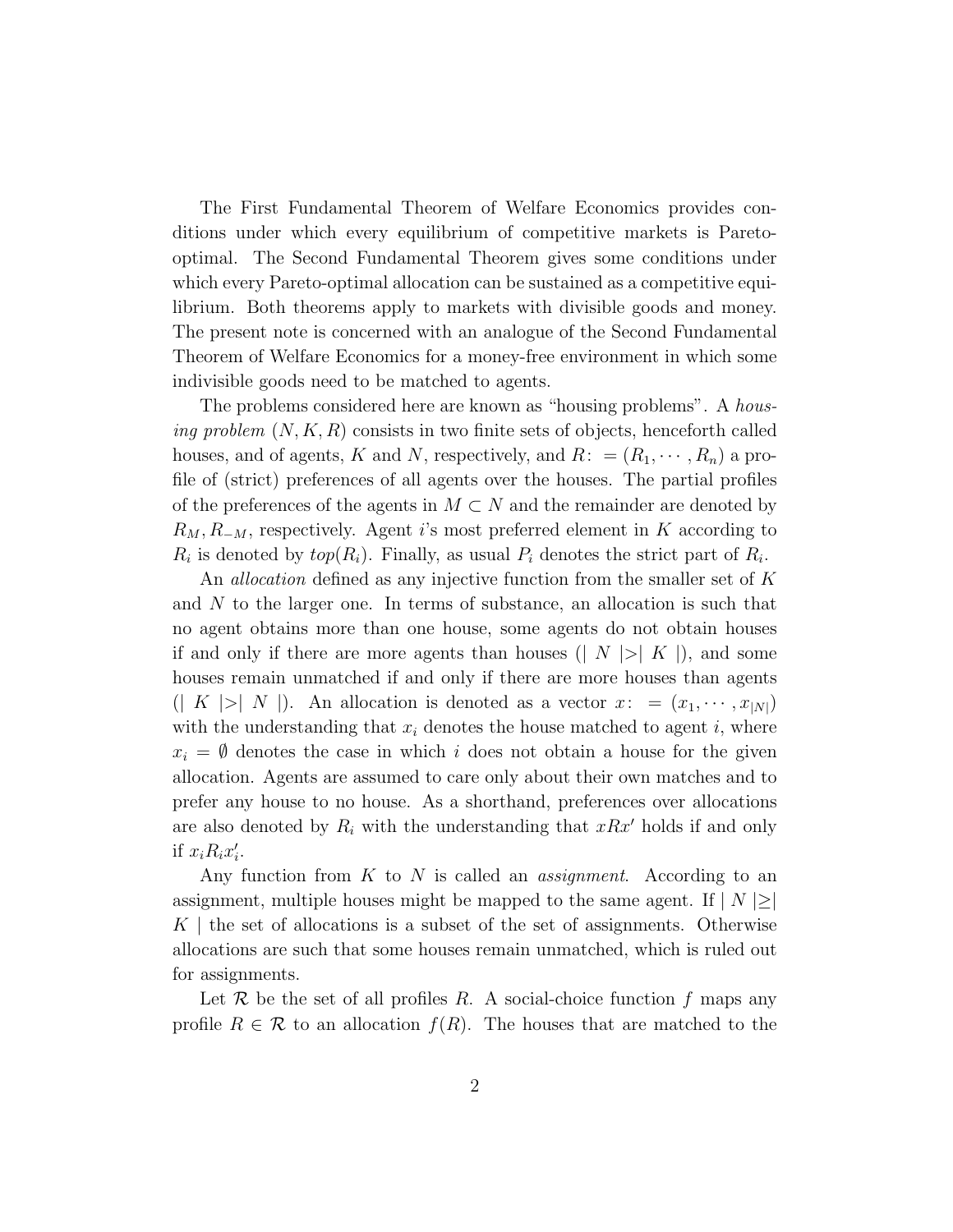agents in M under allocation  $f(R)$  are denoted by  $f<sub>M</sub>(R)$ . A mechanism  $\Gamma$ is a direct revelation mechanism if the agents' strategies consist in directly revelations of rankings over the available houses to the designer. The outcome of direct revelation mechanism  $\Gamma$  when agents claim the preference profile R is denoted as  $\Gamma(R)$ , the social choice rule that maps any profile of preferences  $R \in \mathcal{R}$  to  $\Gamma(R)$  is denoted by  $f^{\Gamma}$ . If the rule  $f^{\Gamma}$  satisfies some property X, then the mechanism  $\Gamma$  is said to satisfy this property X.

To develop an analogue of the Second Fundamental Theorem of Welfare Economics, a definition of "trade" that is appropriate for the present environment is needed. Papai (2000)'s hierarchical exchange mechanisms provide a natural candidate for this purpose. A hierarchical exchange mechanism specifies a system of ownership rights and determines allocations as the outcomes of free trade for the given ownership rights. The system of ownership rights consists in an initial assignment of all houses to the agents and a set of inheritance rules for the houses. Ownership rights in hierarchical exchange mechanisms are such that each house is always owned by someone. The inheritance rule solves the problem of the ownership of multiple houses before the termination of the mechanism: observe that there is a tension between the following two requirements. On the one hand, the class of trading mechanisms should be general and therefore allow for a wide variety of initial ownership structures, which should in particular comprise the case that some agent starts out owning multiple houses. On the other hand, the mechanism needs to result in an allocation, meaning that no agent is allowed to obtain more than one house. Papai (2000) elegantly solves this problem with the definition of inheritance rules that prescribe how the houses whose owners leave the market should be distributed to the remaining agents. In hierarchical exchange mechanisms, trade is identified with a sequence of trading cycles.

Serial dictatorships and Gale's top trading cycles mechanism are special cases of hierarchical exchange mechanisms (for housing problems with  $|K| =$  $|N|$ . In the case of a serial dictatorship, some agent starts out owning all houses. His appropriation of one of the houses can be interpreted as the formation of a trading cycle of length one. The inheritance rule then prescribes that a next agent inherits the entire remainder of houses. In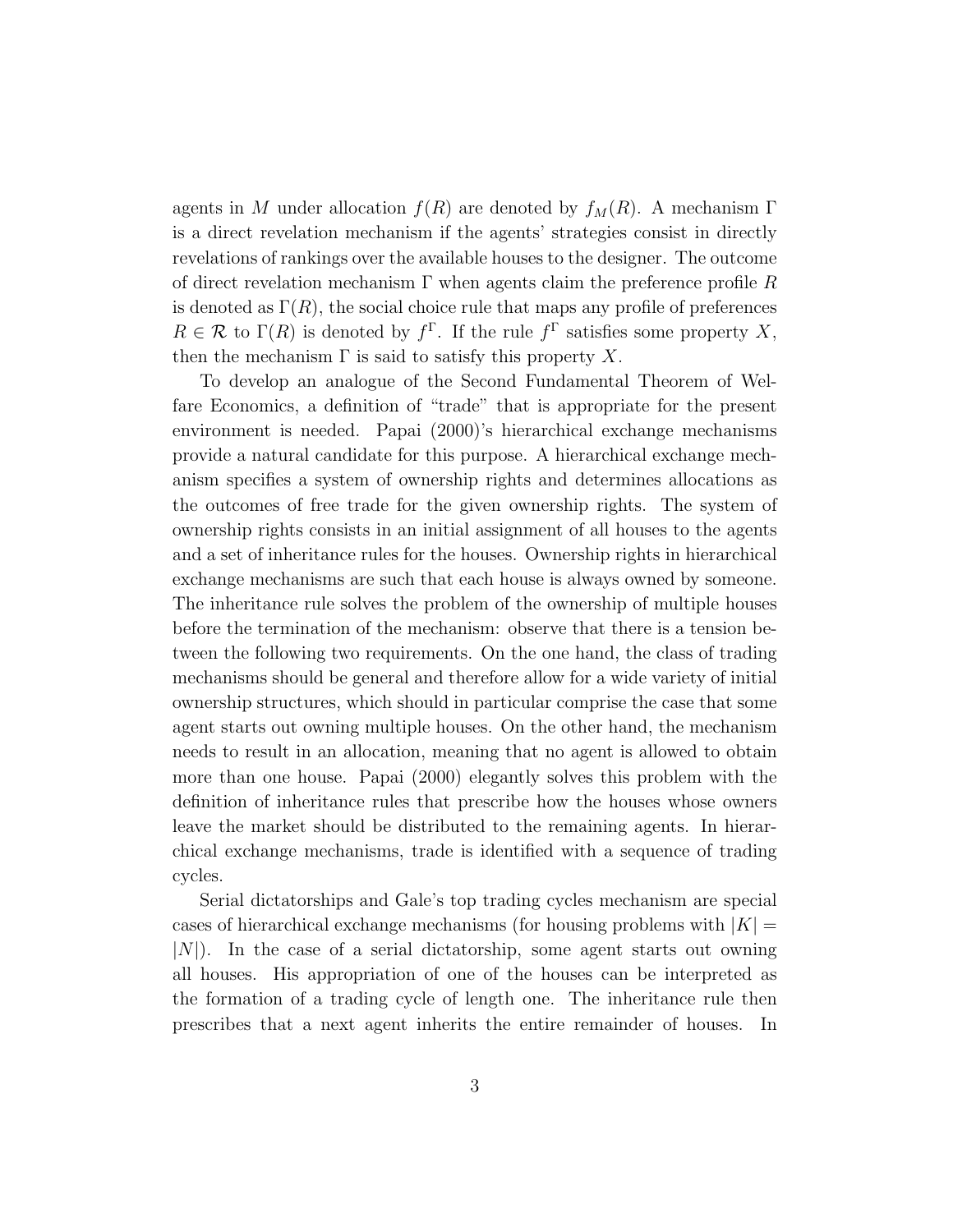Gale's top trading cycles mechanism, each agent starts out owning exactly one house. All agents are then asked to point to the owners of their most preferred house. At least one cycle forms. All agents in this cycle trade houses. The remaining agents repeat the procedure with the set of remaining houses. Inheritance rules do not play any role in Gale's top trading cycles mechanism, as there are no owners of multiple houses.

Formally, Papai (2000) defines hierarchical exchange mechanisms as lists of inheritance trees  $\Gamma = (\Gamma_a(V, Q, \mathcal{L}, \mathcal{H}))_{a \in K}$ . Each inheritance tree  $\Gamma_a(V, Q, \mathcal{L}, \mathcal{H})^1$ is a rooted tree where V is the set of vertices, and  $Q \subset V \times V$  is the set of arcs. The function  $\mathcal{L}: V \to N$  labels each vertex with an individual, the function  $\mathcal{H}: Q \to K$  labels each arc with a house. The root of the tree  $\Gamma_a$  is labeled with the initial owner of  $a$ , say this is agent i. The labels on the arcs following this vertex denote agent  $i$ 's possible matches. If agent  $i$  is matched to house  $b$ , then the label of vertex following on the arc with the label  $b$ determines the next owner of a. Continuing in this way, one can determine all the potential inheritances by following the appropriate arcs.<sup>2</sup>

To qualify as inheritance trees, the trees have to satisfy a set of technical conditions specified by Papai (2000, p. 1409). These conditions ensure, for example, that no agent appears twice on the same inheritance path. Since the present note does not make explicit use of these conditions, they are not stated here. Hierarchical exchange mechanisms are group-strategyproof in the sense that for all R, there do not exist  $M \subset N$  and  $\widetilde{R}_M$  such that  $f^{\Gamma}(\tilde{R}_M, R_{-M})R_M f^{\Gamma}(R)$  and  $f^{\Gamma}_M(\tilde{R}, R_{-M})_M \neq f^{\Gamma}_M(R)$ . The fact is established as part of the main characterization result in Papai (2000, p. 1425). A mech-

<sup>&</sup>lt;sup>1</sup>I replace Papai (2000)'s definition of an inheritance tree  $\Gamma_a(V,Q)$  which presumes the labeling functions  $\mathcal{L}, \mathcal{H}$  by an expression that explicitly lists the labeling functions:  $\Gamma_a(V,Q,\mathcal{L},\mathcal{H})$ . This allows me to define the concept of permutations of roles for hierarchical exchange mechanisms.

<sup>&</sup>lt;sup>2</sup>In terms of this formalism, Gale's top trading cycles mechanisms can be defined through any list of inheritance trees  $\Gamma = (\Gamma_a(V,Q,\mathcal{L},\mathcal{H}))_{a \in K}$  with the feature that no two roots are labeled with the same agent. This implies that each agent starts out owning exactly one house. The inheritance rule consequently plays no role, which in turn implies that any list of inheritance trees with the named feature defines the same to trading cycles mechanisms. Conversely, the root of every tree of a serial dictatorship mechanism is labeled with the same agent. Every vertex ensuing on the initial node is labeled with the second dictator and so forth.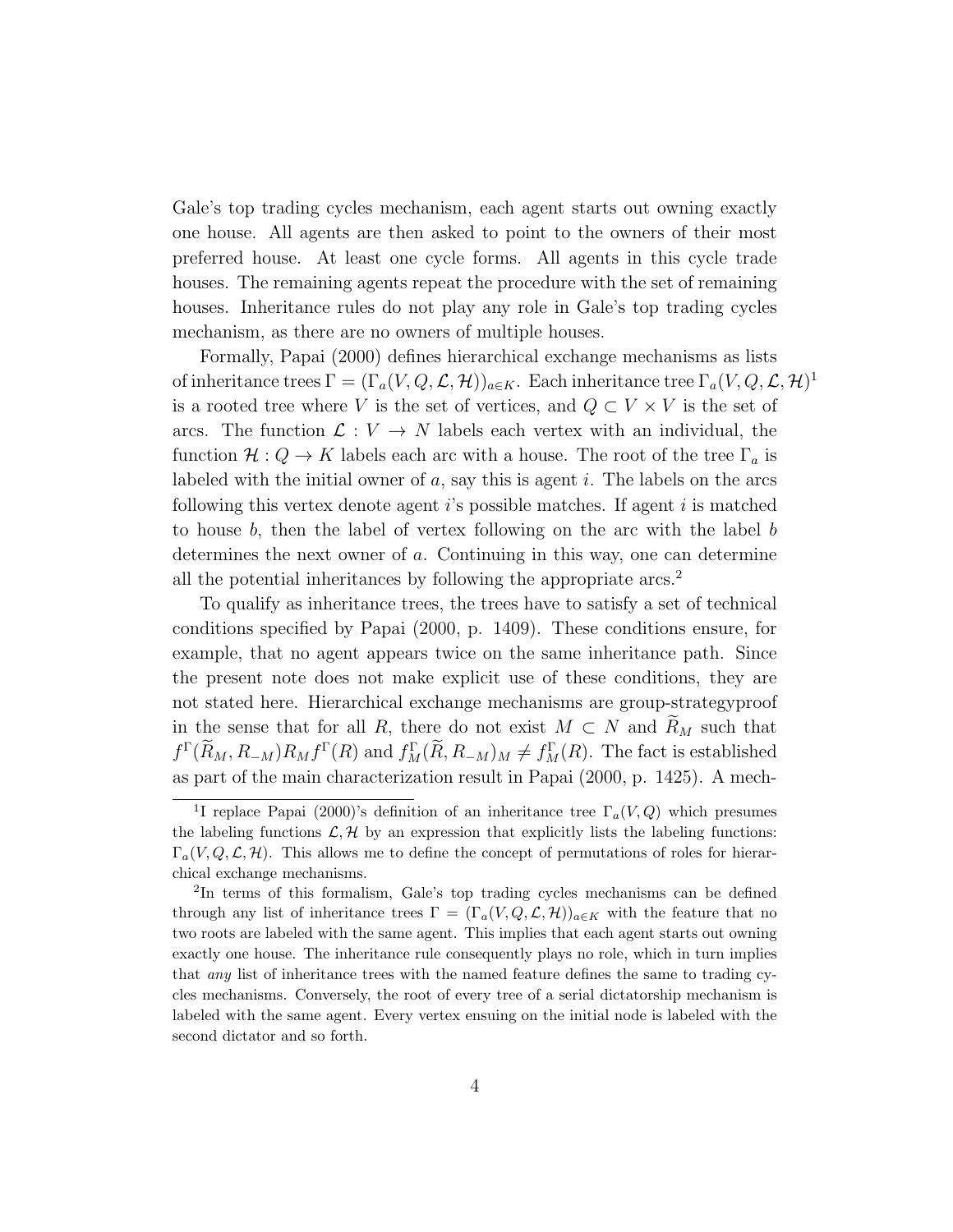anism is considered strategyproof if the condition of group-strategyproofness holds for all singleton "groups" M. A mechanism is called Pareto-optimal if any outcome  $x = \Gamma(R)$  of the mechanism is Pareto-optimal according to the profile of preferences R. The sets of agents and houses eliminated in the tth round of the mechanism are denoted by  $W_t(R)$  and  $F_t(R)$ , respectively.

The outcome of a hierarchical exchange mechanism can be calculated sequentially as follows: first, eliminate all agents and houses in the first set of top trading cycles  $W_1(R)$  and  $F_1(R)$ ; their matches are  $f_{W_1(R)}^{\Gamma}(R)$ . The allocation for all other agents  $N \setminus W_1(R)$  can be calculated as the outcome of a submechanism  $\Gamma'$ , which is defined through a set of inheritance trees  $\times_{a\in K'}\Gamma'_a(Q',V',\mathcal{L}',\mathcal{H}')$  that have been reduced as follows. Let  $v_i$  be a vertex such that  $\mathcal{L}(v_i) \in W_1(R)$  and let a be the match of  $\mathcal{L}(v_i)$  under the first set of top trading cycles, let  $\mathcal{H}(v_i, v_j) = a$ , in words, let  $(v_i, v_j)$  be the arc following  $v_i$  that is labeled with  $\mathcal{L}(v_i)$ 's match. Replace  $v_i$  and the corresponding subtree by the  $v_j$  and the following subtree (keeping the labels of the latter subtree). The rationale behind this step in the construction of the inheritance trees  $\Gamma_a'(Q', V', \mathcal{L}', \mathcal{H}')$  is that agents in  $W_1(R)$  have already been matched to houses and therefore can no longer inherit any houses. Whenever they *would* inherit a house according to some inheritance tree, that is, whenever their name would appear as the label on some vertex  $v_i$  in one of the remaining trees, the house that they would inherit is passed on to the agent that follows on the arc labeled that agent's match. Once there is no more vertex for an agent in  $W_1(R)$  left, go on to eliminate all arcs that are labeled with houses in  $F_1(R)$  and their ensuing subtrees. This latter step can be explained through the observation that the case that some agent not in  $W_1(R)$  is matched to a house in  $F_1(R)$  is irrelevant; these houses have all been already matched in the first round. It is a purely technical matter to show that a submechanism Γ 0 satisfies the defining properties for hierarchical exchange mechanism given by Papai (2000, p. 1409).

With this definition of hierarchical exchange mechanisms in hand, one can now state an analogue for the First Fundamental Theorem of Welfare Economics as

**Theorem 1** Any hierarchical exchange mechanism  $\Gamma = (\Gamma_a(V,Q,\mathcal{L},\mathcal{H}))_{a \in K}$ is strategyproof and Pareto-optimal.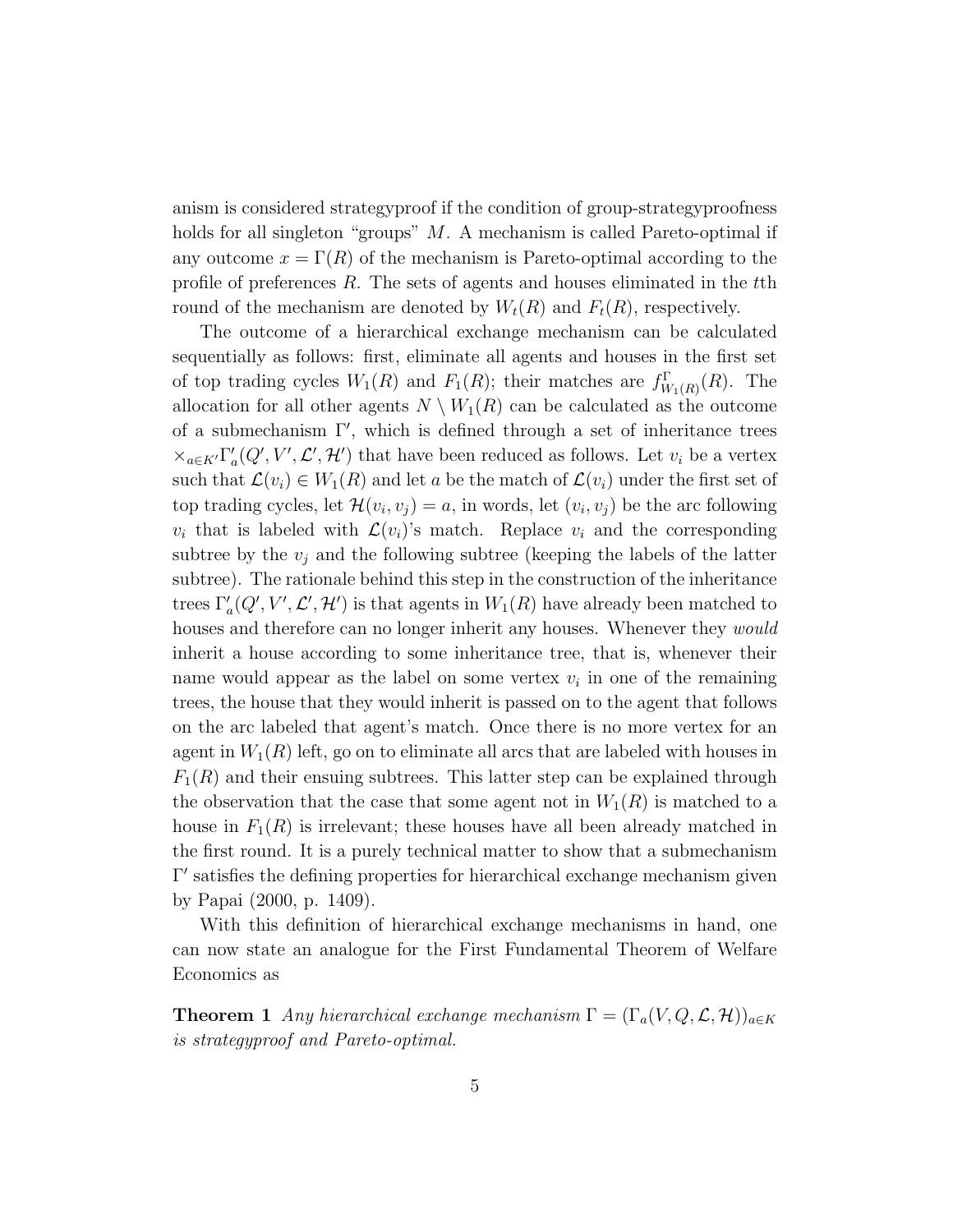Proof Theorem 1 is a part of the main result of Papai (2000, p. 1425) and proven by her.  $\square$ 

The main result of the present note is, in a sense, the converse of Theorem 1. In tune with the Second Fundamental Theorem of Welfare Economics, I claim that for any Pareto-optimal allocation x in a housing problem  $(N, K, R)$ and any structure of ownership given by some hierarchical exchange mechanisms one can find a way to assign the given ownership rights to the agents such that  $x$  is the outcome of the mechanism. To formalize this idea, we need to distinguish between the ownership structure defined through a mechanism and the initial assignment of ownership rights for a given hierarchical exchange mechanism  $\Gamma = (\Gamma_a(V,Q,\mathcal{L},\mathcal{H}))_{a \in K}$ . I view the trees together with the labels denoting houses  $(\Gamma = (\Gamma_a(V,Q,\cdot,\mathcal{H}))_{a\in K})$  as the given structure of ownership. The labeling function  $\mathcal L$  represents a particular assignment defined by the mechanism. Any allocation of initial ownership in a hierarchical exchange mechanism can be achieved through a permutation of the roles played by the agents.

**Definition 1** A **permutation of roles** p consists of a bijection  $p : N \rightarrow$ N. A permutation of roles p induces a **permuted hierarchical exchange mechanism**  $p(\Gamma)$  which is defined through  $p(\Gamma) = \times_{a \in K} \Gamma_a(V, Q, p \circ \mathcal{L}, \mathcal{H})$ .

A mechanism and its permutation foresee the same types of ownership rights over houses. The only differences between a hierarchical exchange mechanism  $\Gamma$  and a permutation of the mechanism  $p(\Gamma)$  lies in the permutation of the roles played by the agents. The main result of the note can now be stated as:

**Theorem 2** Let x be a Pareto-optimal allocation in a housing problem  $(N, K, R)$ . Fix a hierarchical exchange mechanism  $\Gamma$ . Then there exists a permutation of roles p such that x is the outcome of  $p(\Gamma)$ .

The proof of this result is based on the idea that in each Pareto optimum there is some agent  $i$  who obtains his most preferred house out of the grand set  $top(R_i)$ . If the initial assignment is such that this agent starts out owning this house, he will form a trading cycle of length one by pointing to himself,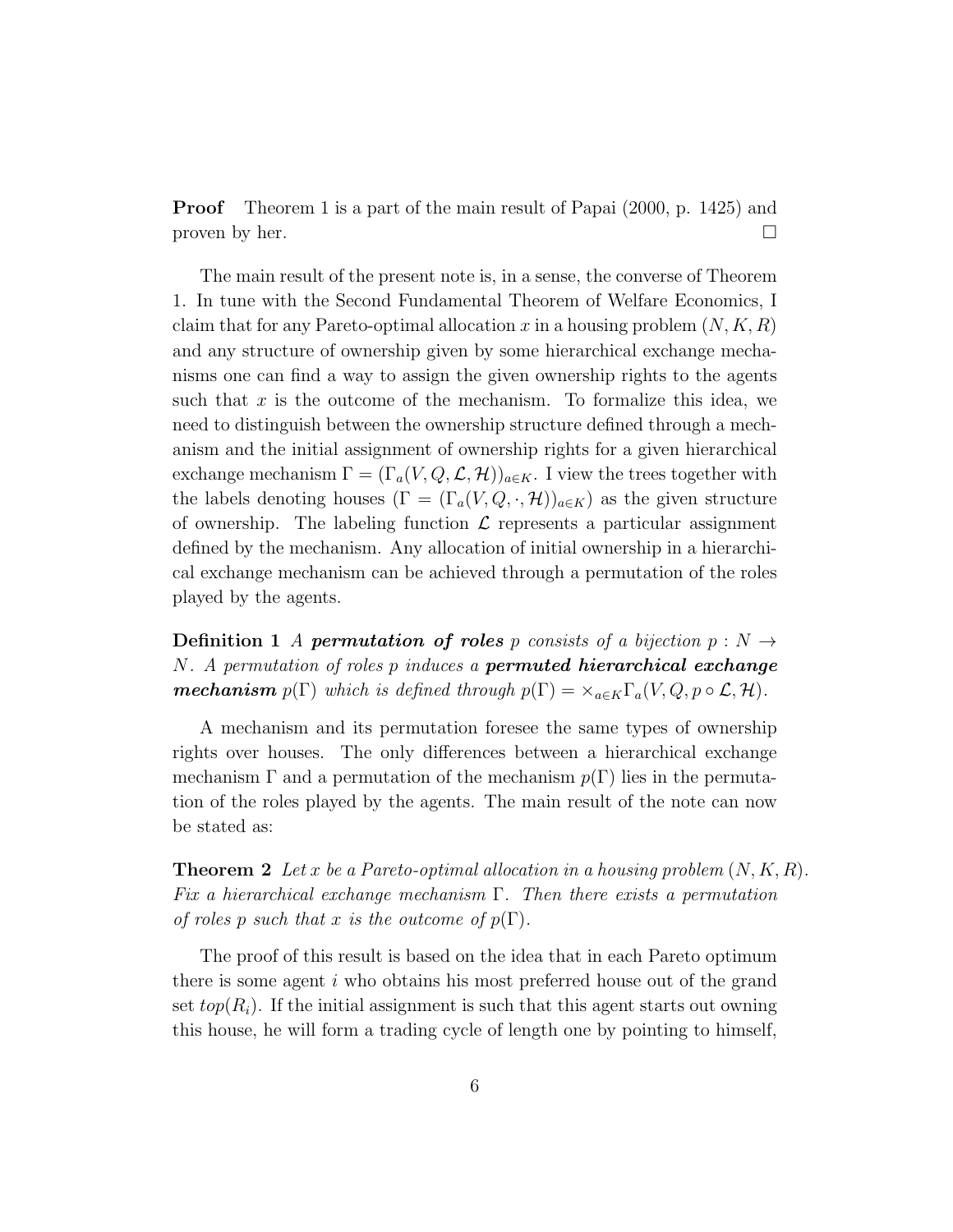leaving the mechanism. Since  $x$  is Pareto-optimal, there exists an agent j who is matched to his most preferred house  $x_i$  out of the remaining houses. Ownership rights on the remainder of houses are arranged such that, after the elimination of the first agent, this agent  $j$  becomes the owner of  $x_j$ . The proof proceeds inductively until all ownership rights have been determined. To make this proof work, I first need to show that the outcome of a hierarchical exchange mechanism does not depend on the order in which top trading cycles are eliminated. (According to Papai (2000)'s definition all cycles that form in some stage t eliminated simultaneously.) I do so in the next two lemmata.

**Definition 2** An assignment rule f is group-nonbossy if for all  $R \subset \mathcal{R}$ ,  $M \subset N$ , and  $\widetilde{R}_M$ ,  $f_M(R) = f_M(\widetilde{R}_M, R_{-M})$  implies  $f(R) = f(\widetilde{R}_M, R_{-M}).$ 

Group-nonbossiness ensures that groups cannot change the assignment for agents that do not belong to the group, by reporting different preferences without changing their own. If one restricts the groups  $M$  in the definition to singletons, one obtains the standard definition of nonbossiness (as defined, for example, by Papai (2000, p. 1422)).

#### Lemma 1 Any hierarchical exchange mechanism is group-nonbossy.

**Proof** Suppose there existed a profile of preferences  $R$ , a hierarchical exchange mechanism  $\Gamma$ , a subset  $M \subset N$ , and  $R_M$  such that  $f_M^{\Gamma}(R) = f_M^{\Gamma}(R_M, R_M)$ holds, but  $f^{\Gamma}(R) \neq f^{\Gamma}(\tilde{R}_M, R_{-M})$ . The latter implies that there is some  $j \notin$ M such that  $f_j^{\Gamma}(R) \neq f_j^{\Gamma}(\tilde{R}_M, R_{-M})$ . Now consider the group  $M' = M \cup \{j\}$ . First, consider the case in which  $f_j^{\Gamma}(\tilde{R}_M, R_{-M}) P_j f_j^{\Gamma}(R)$ . Then the hierarchical exchange mechanism is not group-strategyproof, as the agents in  $M'$  can improve the utility of one of its members (namely  $i$ ), while keeping the utility of all other members constant through misrepresenting their preferences  $(R_M$  for the members of M and the truthful  $R_j$  for agent j). If, on the other hand,  $f_j^{\Gamma}(R)P_i f_j^{\Gamma}(\tilde{R}_{M'}, R_{-M'})$ , the same argument holds true for the same group if the true preferences of agents are  $(R_M, R_{-M})$  and the agents in M misrepresent them to be  $R_M$ . This yields a contradiction with the characterization result proved by Papai (2000, p. 1425), which states that hierarchical exchange rules are group-strategyproof.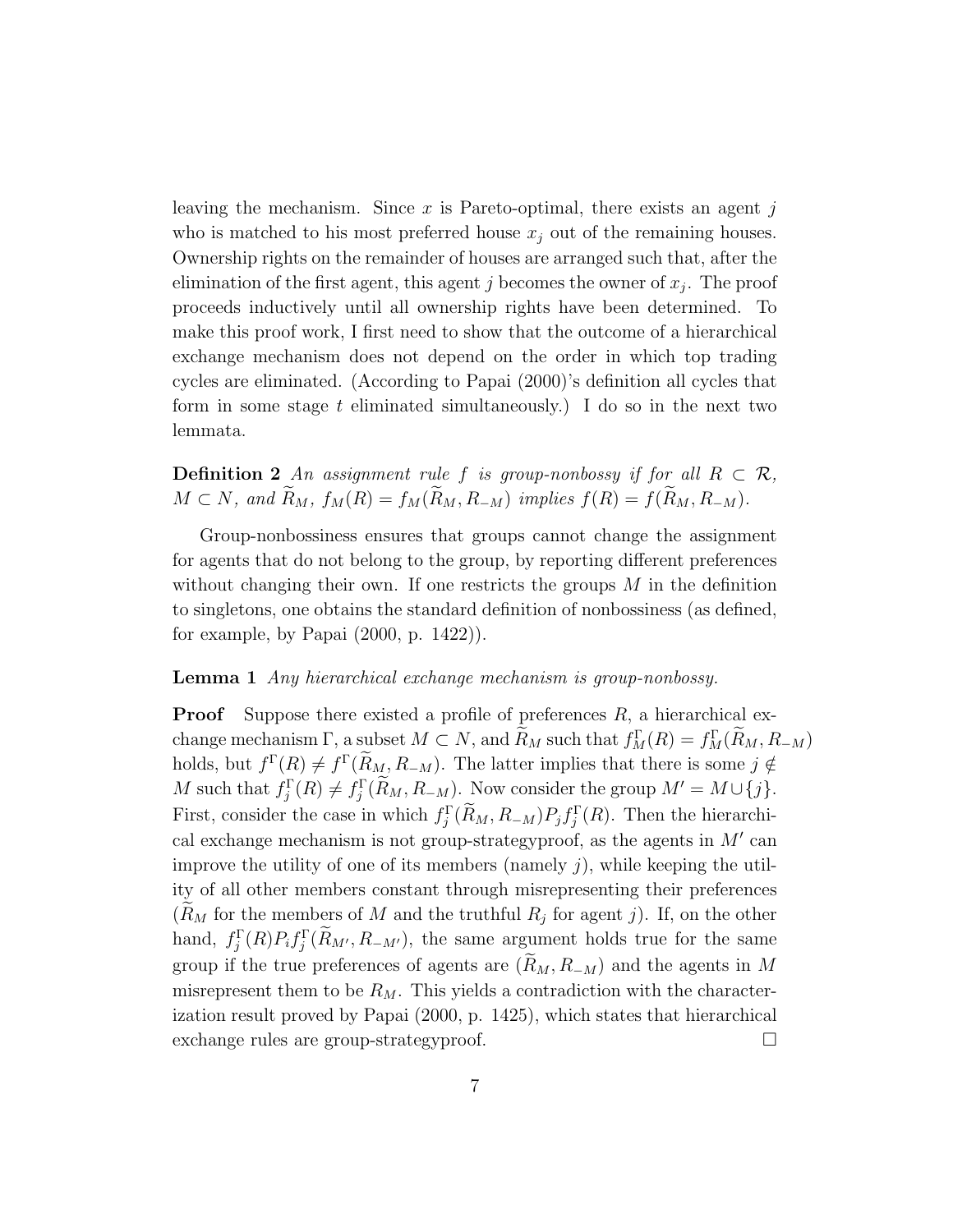#### Lemma 2 The order of elimination of top trading cycles does not matter.

**Proof** Suppose there exists a mechanism  $\Gamma$  and some preference profile R, such that  $\Gamma(R)$  eliminates several cycles at some stage, say t. Suppose in that stage there are two groups of cycles involving the agents in  $N_1$  and  $N_2$  so  $N_1 \cup N_2 = W_t(R)$ , and suppose that the allocation following the hierarchical exchange rule, as defined by Papai (2000)  $f^{(R)}(R)$ , differs from the allocation when the cycle(s) involving the agents in  $N_1$  are eliminated before the cycle(s) involving the agents in  $N_2$ . Now fix a house  $a^* \in F_t(R)$  that is being matched to an agent in  $N_1$  according to  $f^{\Gamma}(R)$  and construct a preference profile  $\widetilde{R}$  such  $\widetilde{R}$ that  $\tilde{R}_i = R_i$  for  $i \notin N_2$  and  $a^* \tilde{R}_i a$  for all  $i \in N_2$  and all houses  $a \neq a^*$  and  $a\ddot{R}_i b \Leftrightarrow aR_i b$  for all houses  $a, b \neq a^*$  (meaning the only difference between R and  $\tilde{R}$  is that the agents in  $N_2$  rank  $a^*$  at the top under  $\tilde{R}$ ). Observe that for all stages  $z < t$  the mechanism  $\Gamma$  induces the exact same trading cycles under R and under  $\widetilde{R}$ . At stage t only the agents in  $N_1$  form top trading cycles:  $N_1 = W_t(\tilde{R})$  and  $f_{N_1}^{\Gamma}(R) = f_{N_1}^{\Gamma}(\tilde{R})$ . The agents in  $N_2$  form top trading cycles in the next stage:  $N_2 \subset W_{t+1}(R)$  and  $f_{N_2}^{\Gamma}(R) = f_{N_2}^{\Gamma}(R)$ . However, by the assumption that the elimination of top trading cycles matters, the matches to agents that have not yet left the mechanism  $N^* = N \setminus (\bigcup_{z=1}^t W_t(R))$  must change, that is,  $f_{N^*}^{\Gamma}(R) \neq f_{N^*}^{\Gamma}(R)$ . This contradicts Lemma 1, which shows that hierarchical exchange rules must be group-nonbossy.

We are no ready to prove Theorem 2:

#### Proof Start of the Induction:

 $|N| = 2$ . Note that we must have  $x_1 = top(R_1)$  or  $x_2 = top(R_2)$  for x to be Pareto-optimal. Choose p such that an agent i who is matched  $top(R_i)$ according to x is the initial owner of  $top(R_i)$ . He forms a trading cycle of length one pointing to  $top(R_i)$ , the other agent obtains his most preferred house out of the reminder, so x is the outcome of  $p(\Gamma)$ .

Step of the Induction: Suppose the claim holds for  $|N| = m$ .

Now take a housing problem with  $|N| = m + 1$ .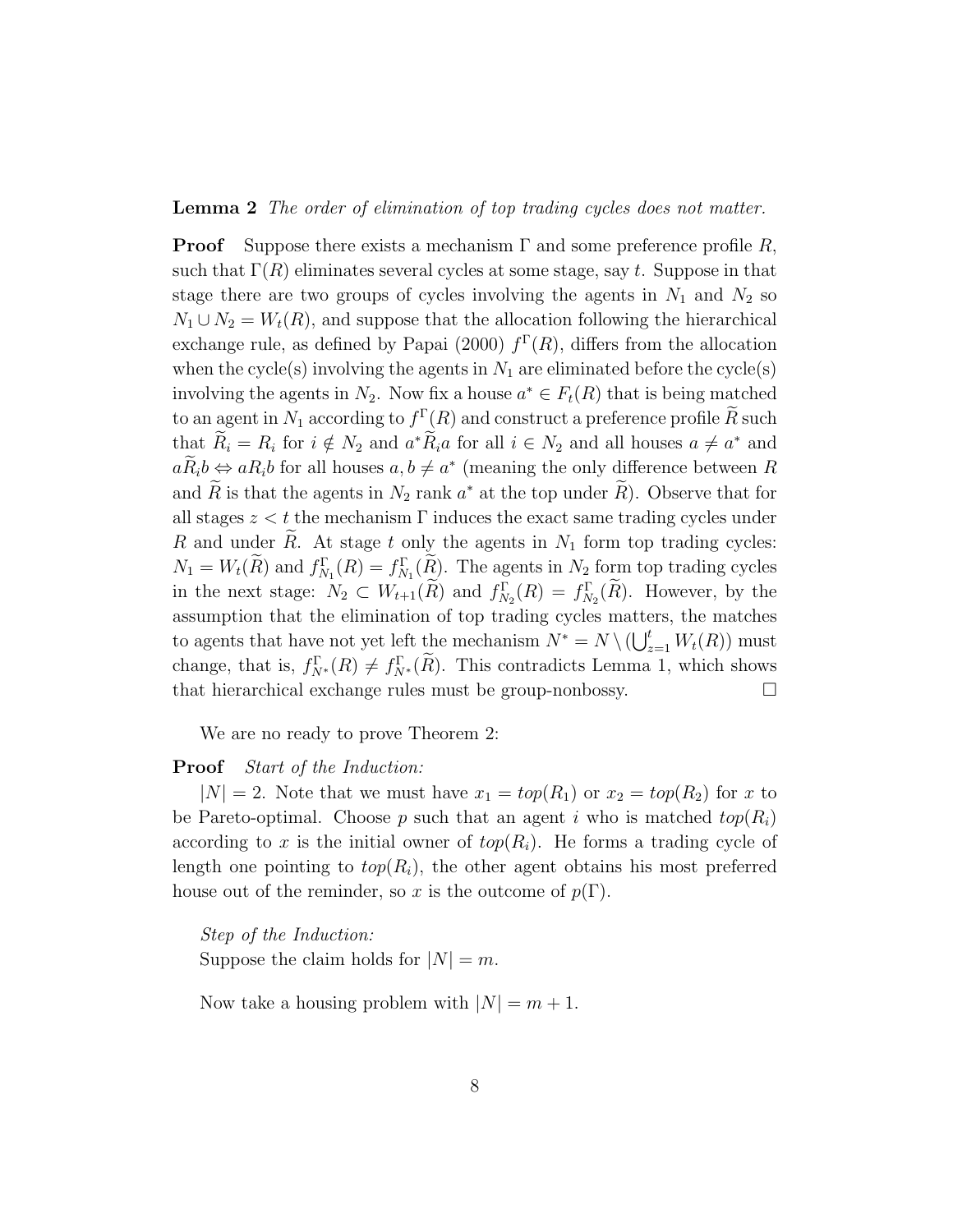Fix a Pareto-optimal allocation x. Assume w.l.o.g. that  $top(R_1) = x_1 =$ a. Let j be the initial owner of a and consider the permutation  $p$  with  $p(1) = j, p(j) = 1$  and  $p(i) = i$  for  $i \neq 1, j$ . Now observe that - restricted to  $K \setminus \{a\}$  and  $N \setminus \{1\}$  -  $x' = (x_2, \dots, x_n)$  is also a Pareto-optimal allocation. By the hypothesis of the induction we can find a permutation  $p'$  on the set of roles  $N \setminus \{j\}$  such that for submechanism  $\Gamma'$ , that arises when eliminating agent 1 and house a in first round from  $p(\Gamma)$ , the outcome of  $p'\Gamma'$  is x' when presuming that agent j assumed the role of agent 1 before the permutation p'. Define a permutation  $\bar{p}: N \to N$  such that  $\bar{p}(j) = j$  and  $\bar{p}(i) = p'(i)$ otherwise. Now consider the mechanism  $(\bar{p} \circ p)(\Gamma)$ . According to  $(\bar{p} \circ p)(\Gamma)$ , agent 1 is the initial owner of house a, since  $top(R_1) = x_1 = a$  agent 1 forms a top trading cycles by pointing to his own house a. By Lemma 2, this cycle can be eliminated, before any other possibly existing cycles without any change of the outcome of the hierarchical exchange rule. Once this cycle is eliminated we are left with the (sub)mechanism  $pT'$ , which according to its definition, yields the outcome  $(x_2, \dots, x_n)$  for the remainder of the agents.  $\Box$ 

The theorem is an extension of the Second Welfare Theorem to an environment with indivisible goods such that each agent should be matched to at most one object. It says that, for any system of property rights and any Pareto optimum, there exists an allocation of these property rights to agents, such that the given Pareto optimum is the outcome of free trade among the agents. The definition of property rights used in this note is very general. It requires that each house is always owned by someone. It solves the problem that agents might own multiple houses by the assumption of fixed inheritance processes that prescribe the next owner of a house when the current owner leaves the market with a house. Papai (2000)'s hierarchical exchange mechanisms arguably describe the most general class of allocation mechanisms for housing problems that can be considered as derived from the assignment of property rights together with free trade.

In the literature, large sets of subclasses of hierarchical exchange mechanisms have been characterized by Ma (1994), Svensson (1999), Ergin (2000), Miyagawa (2002), Ehlers et al. (2002), Ehlers and Klaus (2004), Kesten (2009), Sonmez and Unver (2006), Ehlers and Klaus (2007), and Velez (2008).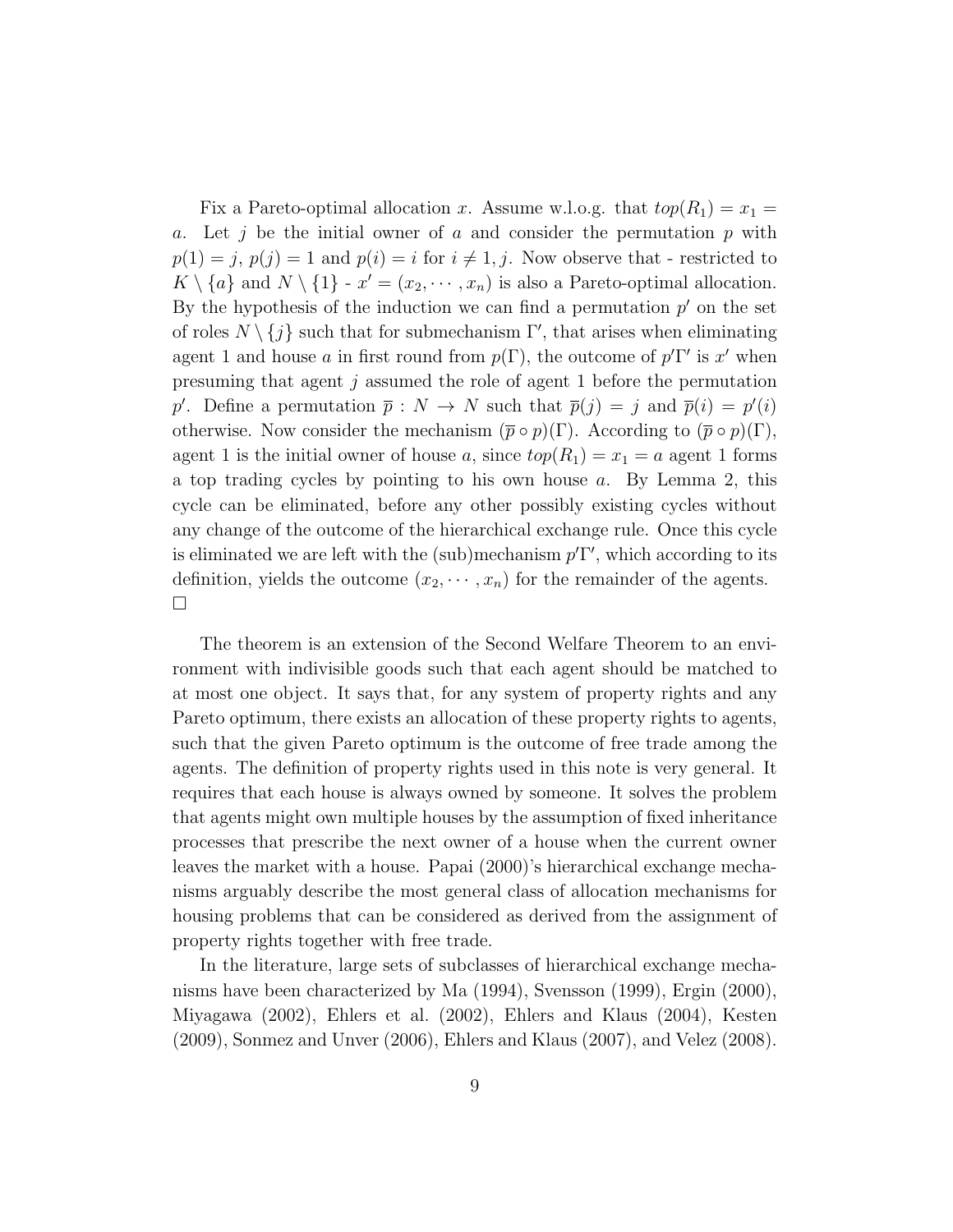So the result presented here of course extends to all these. Serial dictatorships and the top trading cycles mechanism are also cases of hierarchical exchange mechanisms. Restricted to these two special cases, the Theorem of the present note has been shown by Abdulkadiroglu and Sonmez (1998).

Pycia and Unver (2009) characterize a superclass of hierarchical exchange mechanisms. They drop the requirement of reallocation-proofness from Papai (2000)'s theorem. The class they obtain differs from hierarchical exchange mechanism in that agents now cannot only be owners of houses, but also "brokers". These brokers also have control rights over houses; however, these control rights do not include the right to appropriate a house. Pycia and Unver (2009) clearly delineate a difference between ownership and brokerage of a house; it seems appropriate not to consider this superclass of hierarchical exchange mechanisms as mechanisms that can be considered to be derive from solely from the assignment of ownership rights and free trade.

### References

- Atila Abdulkadiroglu and Tayfun Sonmez. Random Serial Dictatorship and the Core from Random Endowments in House Allocation Problems. Econometrica, 66(3):689–701, May 1998.
- Lars Ehlers and Bettina Klaus. Resource monotonicity for house allocation problems. International Journal of Game Theory, 32:545–560, 2004.
- Lars Ehlers and Bettina Klaus. Consistent house allocation. Economic Theory, 30:260–274, 2007.
- Lars Ehlers, Bettina Klaus, and Szilvia Papai. Strategy-proofness and population monotonicity in house allocation problems. Journal of Mathematical Economics, 38:329–339, 2002.
- Haluk I. Ergin. Consistency in house allocation problems. Journal of Mathematical Economics, 34:77–97, 2000.
- Onur Kesten. Coalitional strategy-proofness and resource monotonicity for